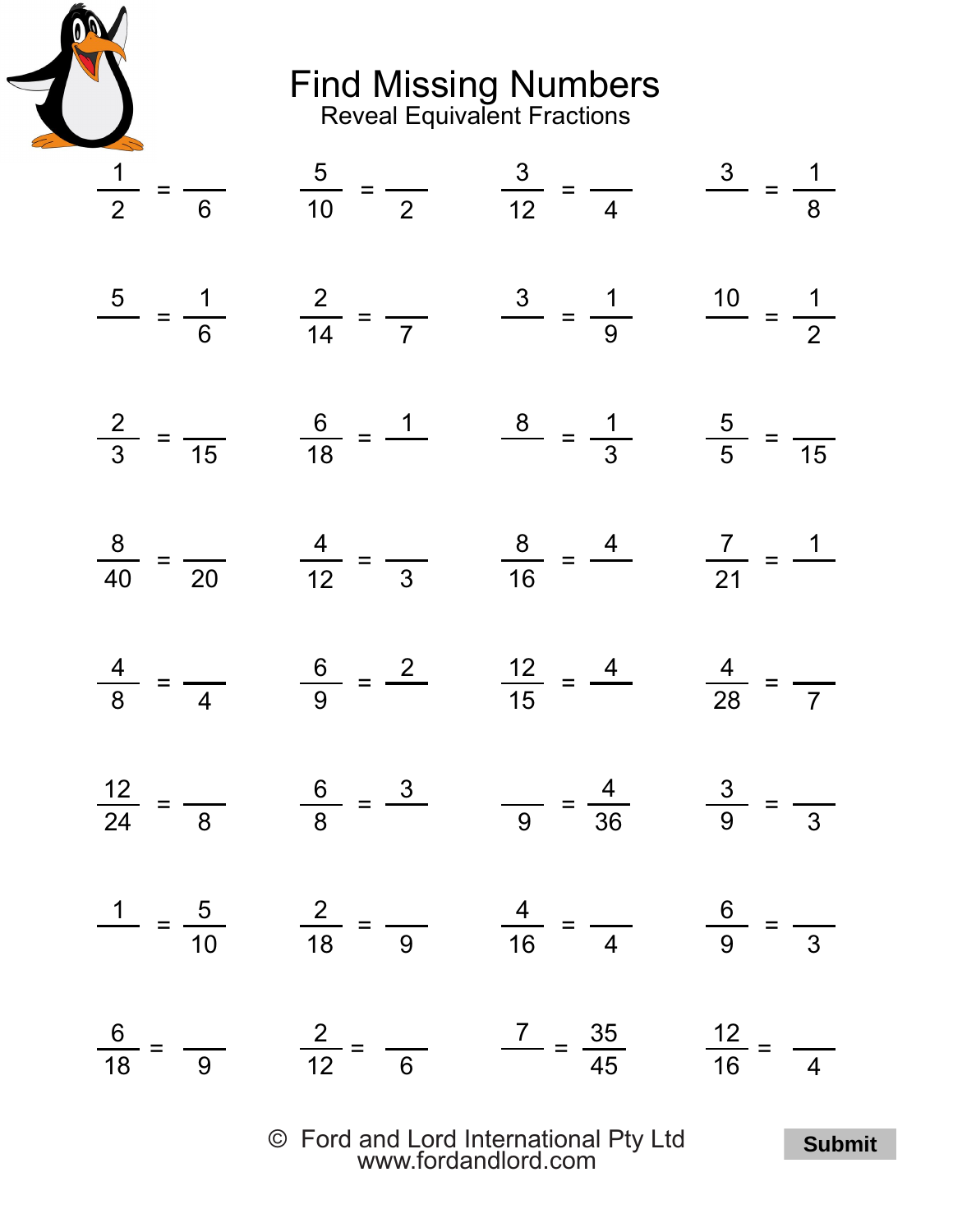

Find Missing Numbers Reveal Equivalent Fractions

| $\frac{3}{4} = \frac{2}{24}$ $\frac{2}{5} = \frac{2}{50}$ $\frac{2}{7} = \frac{6}{28} = \frac{1}{6}$                   |  |
|------------------------------------------------------------------------------------------------------------------------|--|
| $\frac{4}{-2} = \frac{1}{8}$ $\frac{6}{21} = \frac{1}{7}$ $\frac{8}{24} = \frac{1}{24}$ $\frac{5}{45} = \frac{1}{45}$  |  |
| $\frac{3}{3} = \frac{6}{15}$ $\frac{6}{30} = \frac{2}{15}$ $\frac{7}{3} = \frac{1}{3}$ $\frac{9}{36} = \frac{1}{12}$   |  |
| $\frac{4}{40} = \frac{9}{10}$ $\frac{9}{12} = \frac{8}{4}$ $\frac{8}{32} = \frac{4}{42}$ $\frac{6}{42} = \frac{2}{42}$ |  |
| $\frac{6}{12} = \frac{6}{6} = \frac{2}{16} = \frac{12}{16} = \frac{3}{28} = \frac{12}{7}$                              |  |
| $\frac{12}{27} = \frac{3}{9} = \frac{6}{4} = \frac{9}{36} = \frac{4}{16} = \frac{9}{8}$                                |  |
| $\frac{1}{3} = \frac{2}{21}$ $\frac{2}{18} = \frac{4}{9}$ $\frac{4}{16} = \frac{6}{4}$ $\frac{6}{9} = \frac{1}{3}$     |  |
| $\frac{4}{18} = \frac{2}{9}$ $\frac{2}{6} = \frac{7}{3}$ $\frac{14}{16}$ $\frac{12}{20} = \frac{1}{10}$                |  |
|                                                                                                                        |  |

© Ford and Lord International Pty Ltd [www.fordandlord.com](http://www.fordandlord.com)

**Submit**